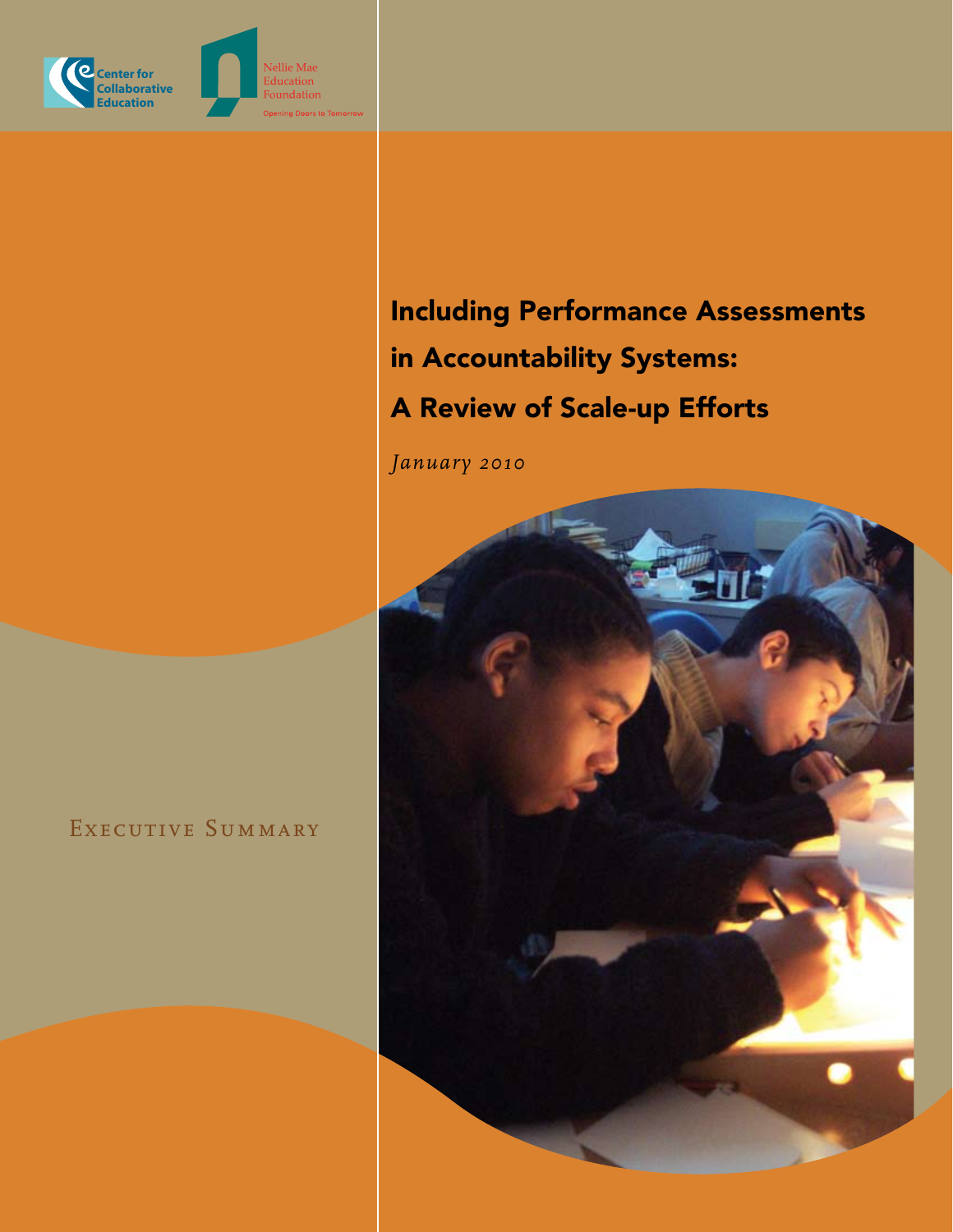The purpose of this literature and field review is to understand previous efforts at scaling up the use of performance assessments across districts and states.<sup>1</sup> Through systematic description and comparison of seven large-scale initiatives, as well as analogous efforts from teacher certification, medicine, and law, the paper identifies the strengths and vulnerabilities in each initiative. In addition, this paper is the first to evaluate the reliability and validity evidence gathered in each effort. The review concludes with implications and recommendations for districts and states as to some standards and procedures that will support the success of using performance assessments in accountability systems.



This executive summary and the full report may be downloaded at www.cce.org.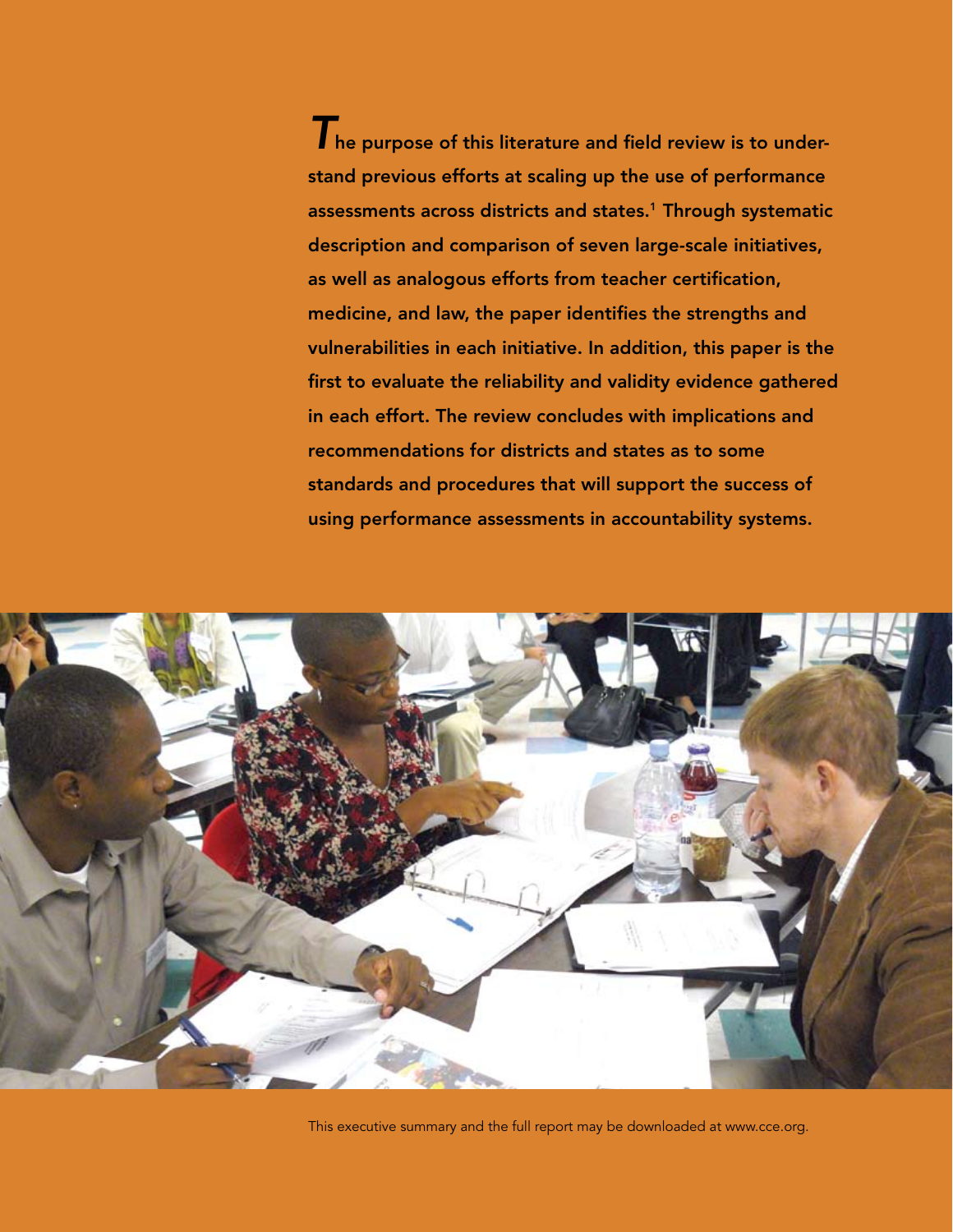In K-12 education, "performance assessments" set forth expectations for students and require them to:

- Create an original answer or product
- Use higher order thinking and 21st century skills
- Demonstrate thinking processes
- Evaluate real world situations

In looking at each effort to implement performance assessment, we considered these guiding questions:

- How were performance assessments included in state and district accountability systems?
- • What was the nature of the professional development provided to support assessment literacy and to successfully introduce performance assessments in state accountability systems?
- How was the technical quality of each accountability system assured?
- Taken together, what lessons can we learn from the reviewed scale-up efforts?

### Findings and Implications

The benefits of performance assessments as low stakes tools informing teachers about individual student knowledge and skills are undisputed. Performance assessments benefit students and teachers by providing more opportunities for students to demonstrate their knowledge and complex skills, by providing teachers with better information about student progress, and by encouraging schools to build professional collaborative cultures through integrating curriculum, instruction, and assessment. However, bringing such assessments to scale for use in accountability systems, which are high stakes<sup>2</sup> for district, schools, and students, is complex and perceived as costly. Thus, the use of performance assessments in accountability systems is still relatively rare in the U.S. For such assessments to scale up to the district or state level, this study found a number of conditions in the areas of design, professional development, technical quality, and political support that maximize chances for success. The seven locales in this study provide valuable information and lessons for the development of future district or state level accountability systems that include performance assessments.

The seven scale-up efforts examined in this review were located in:

- Vermont
- **Kentucky**
- **New York**
- Los Angeles
- **Nebraska**
- Rhode Island
- Queensland, Australia



Other professional fields that use Performance Assessments for high stakes decisions:

- Law
- Medicine
- **Teacher Certification**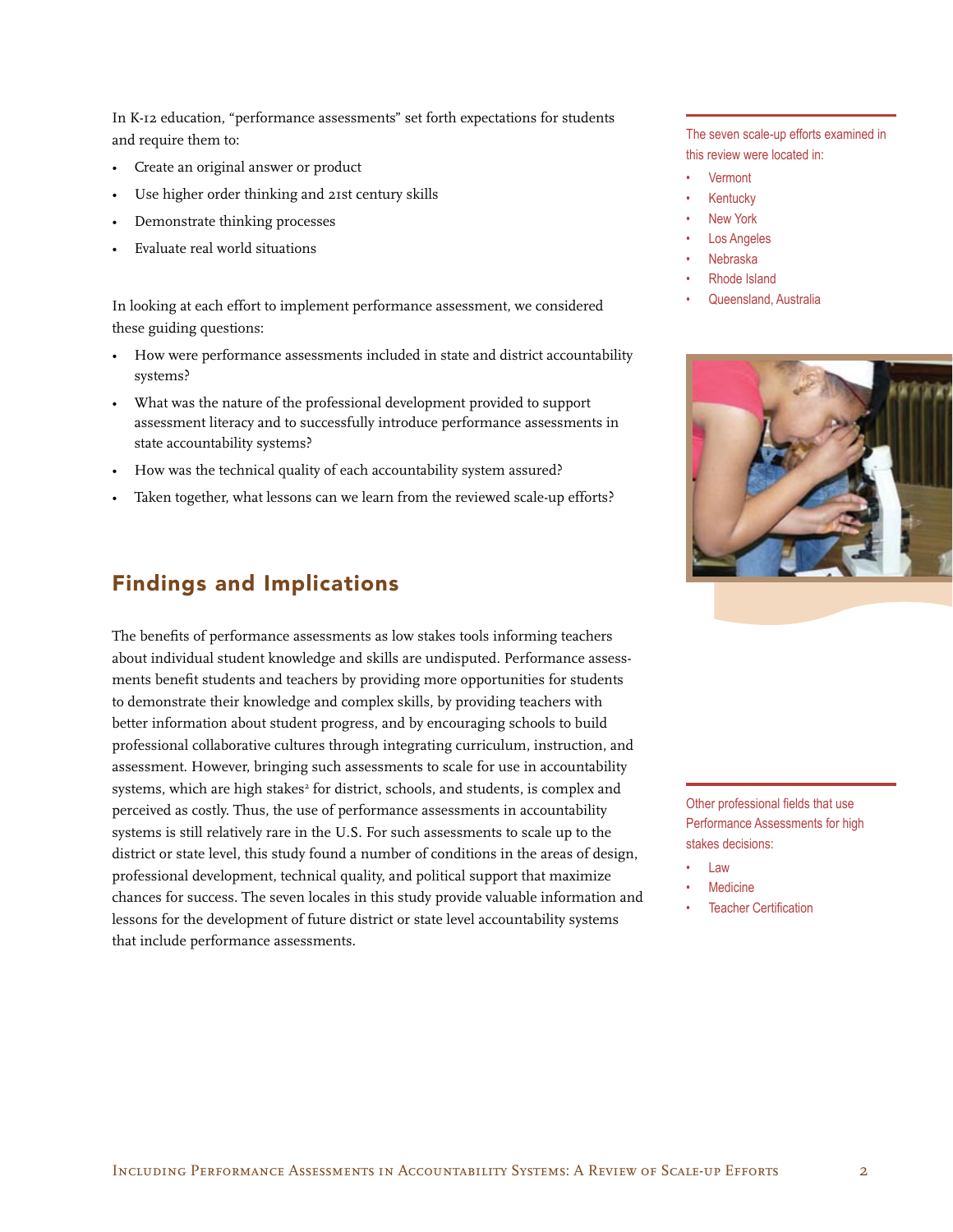

### Design

The Massachusetts Education Reform Act of 1993: The system shall be designed both to measure outcomes and results regarding student performance, and to improve the effectiveness of curriculum and instruction…The system shall employ a variety of assessment instruments…Such instruments shall include consideration of work samples, projects, and portfolios, and shall facilitate authentic and direct gauges of student performance…

Performance assessments have historically been included in district or state level assessment systems in two major ways: as common assessment tasks across schools and in local (school or district level) assessment systems. In studying the assessment components that each locale developed in its scale-up effort, a recurrent theme was to start implementation in a few grades and subjects rather than all at once. In addition, schools and districts were given autonomy for their school- or district-designed assessment systems as well as strong guidance for the critical components of an assessment system and its associated tasks. The following design implications for performance assessment scale-up efforts emerged:

- Scale-up initiatives should begin with common performance assessments<sup>3</sup> in a couple of content areas and grades, rather than in all content areas and grades.
- Assessment system designers must be explicit about the purpose of performance assessments; they must use the purpose to determine whether common performance assessments are given on-demand<sup>4</sup> or in an extended window of time<sup>5</sup>.
- Schools and districts should monitor and address the burden of administering local assessment systems and common performance tasks in the same school year, especially when they are first implemented.
- Teachers should have administration and scoring guides for common performance assessments in order to develop shared understanding and increase consistency in scoring.
- Schools and districts need to have autonomy around what their local assessment systems will look like within the context of explicit design guidelines.
- States and districts should develop quality criteria for each performance assessment, whether it is a part of the local assessment system or is a common performance task.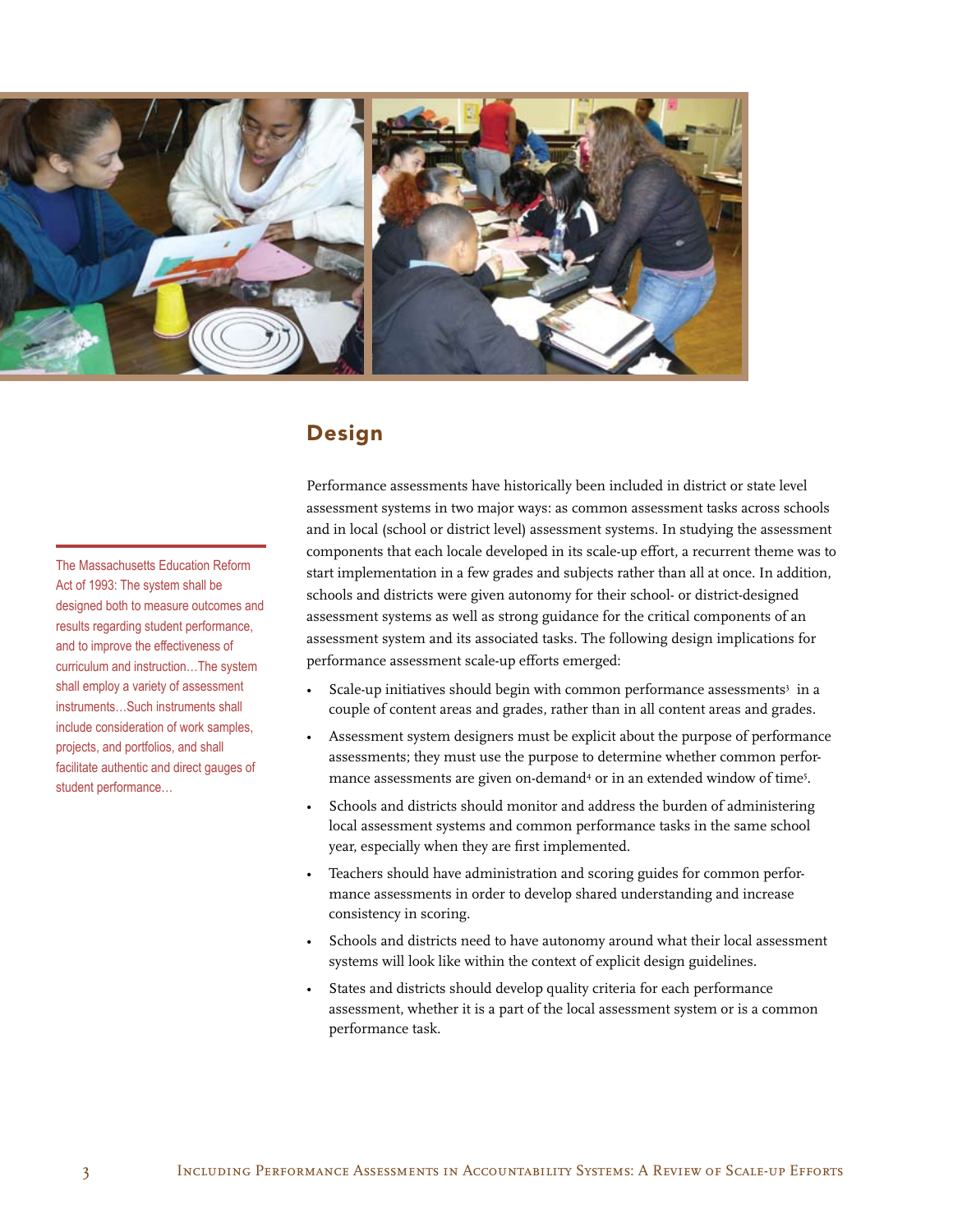# Professional Development

When assessment drives curriculum and instruction, and teachers are invested in the design of the school's assessment system, a natural consequence is that the school's culture becomes a collaborative, professional learning community. Professional development strategies in both the study locales as well as in other performance assessment initiatives included providing time for teachers to collaboratively discuss assignments and student work and to document and improve the technical quality of performance assessments, resulting in improved curriculum, instruction, and assessment. As these practices were embedded in the daily lives of teachers, they became routine, meaningful, and less burdensome. Teachers across the study locales became more skilled, engaged, and effective with performance assessments. In this way, using performance assessments school-wide became sustainable over time.

Districts and states had a number of ways to provide professional development about assessment to teachers. External partners such as universities and non-profit service organizations provided expertise to teachers in the design of assessment tasks, in developing administration and scoring guides, and in the collection of evidence for meeting quality criteria.

The lessons from this review suggest that using performance assessments in schools and districts benefits from pre-service and in-service professional development:

- External partners, such as universities and technical assistance organizations, should provide and facilitate professional development to build assessment literacy, construct rubrics for assessments, conduct scoring sessions, and document technical quality.
- All new teachers should be provided professional development in assessment literacy.
- School staff should learn about other initiatives that have used performance assessments for accountability purposes.
- Teachers should participate in the design of professional development for performance assessments.
- School days should be structured so that teachers have time to plan and debrief assignments and discuss student work, scoring, and performance assessment revision.

9th grade math performance assessment: The assessment is an investigation of diameters and circumferences. Students are given data about ten types of cylindrical cans in the form of a table. They use graph paper to plot the relationship between diameter and circumference, explain aspects of their graphing, and apply their analysis to a new situation.

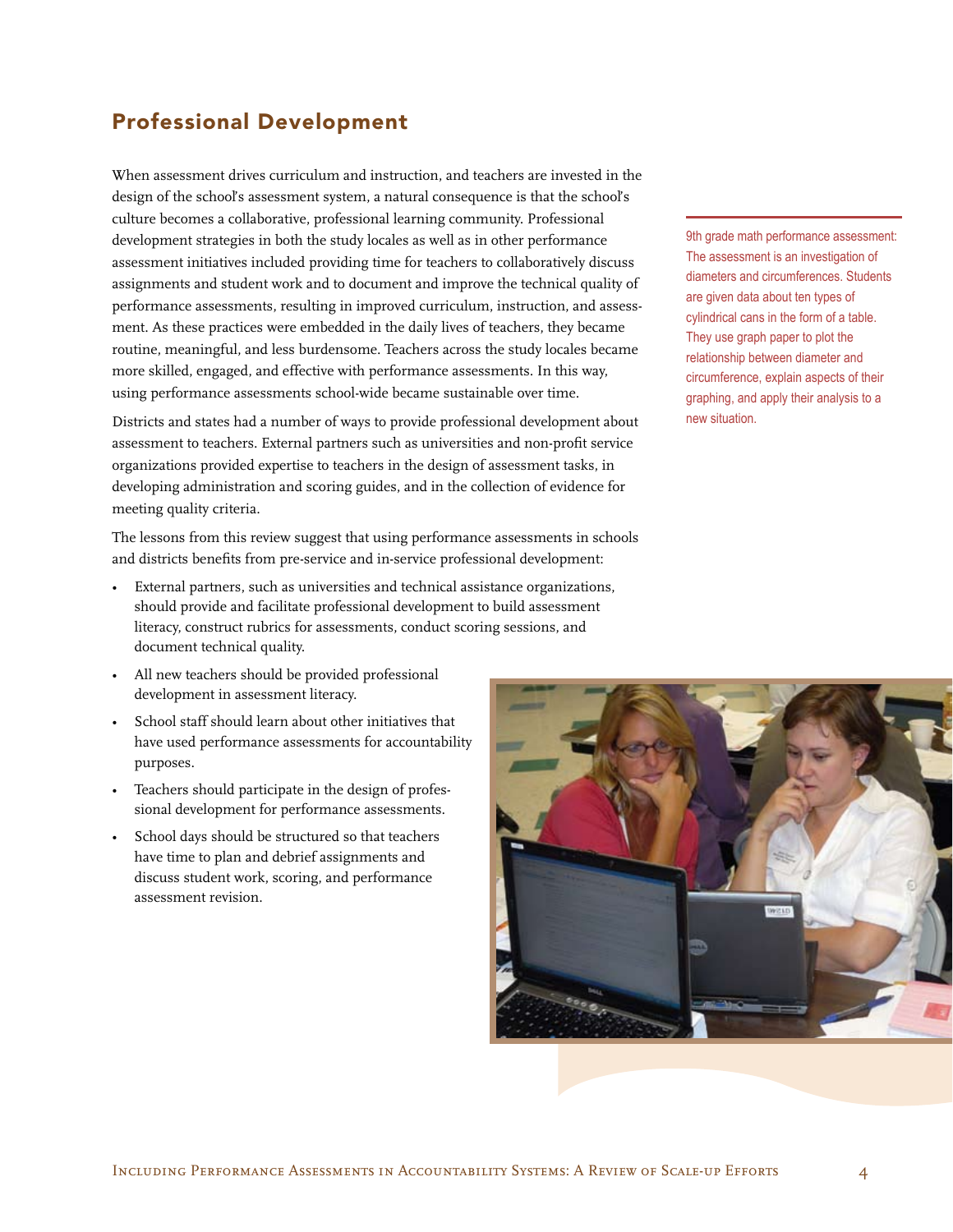# Technical Quality

In order for performance assessment results to be used in accountability systems, their technical quality must be documented and measured. Technical quality involves



a number of attributes, the most prominent of which are termed reliability<sup>6</sup> and validity<sup>7</sup>. Clear evidence of reliability and validity will enhance the acceptance of including performance assessments for high stakes accountability. In most locales, scoring consistency improved significantly over time with appropriate guidance, professional development, and practice among teachers. Evidence of validity was not well documented in all study locales. One challenge to educators using performance

assessments is that there is little consensus on the types of validity evidence necessary to meet quality criteria.

In short, there must be a body of peer-reviewed evidence showing high technical quality in scaled up performance assessment initiatives. This evidence will support educators and policymakers in efforts to include multiple measures in state level accountability systems. Therefore, advocates of performance assessments must invest in collecting and documenting evidence of technical quality in their initiatives. The following are technical quality implications for these advocates and practitioners:

- Policy incentives from states or districts should focus attention to technical quality of performance assessments.
- Quality guidelines must be developed for scale-up efforts with performance assessments. For each type of performance assessment, these guidelines would specify what sites must do for evidence of technical quality.
- • Data on the technical quality of local and common performance assessment systems must be collected and analyzed by practitioners in an ongoing way.
- Reliability evidence must be collected, analyzed, and reported regularly in order to understand whether or not there is consistency in judgments about student work on performance tasks.
- Validity evidence must be collected, analyzed, and reported regularly in order to understand whether the performance tasks elicit the information they were meant to assess.
- State departments of education and the US Department of Education should build in incentives for states to develop local assessment systems that meet quality guidelines.

7th grade science performance assessment: 90 minutes over 1-2 days; Given some contextual information, students must analyze and construct food webs in two environments. Through multiple prompts, students must show an understanding of food chains and the impact of environmental disruptions on populations.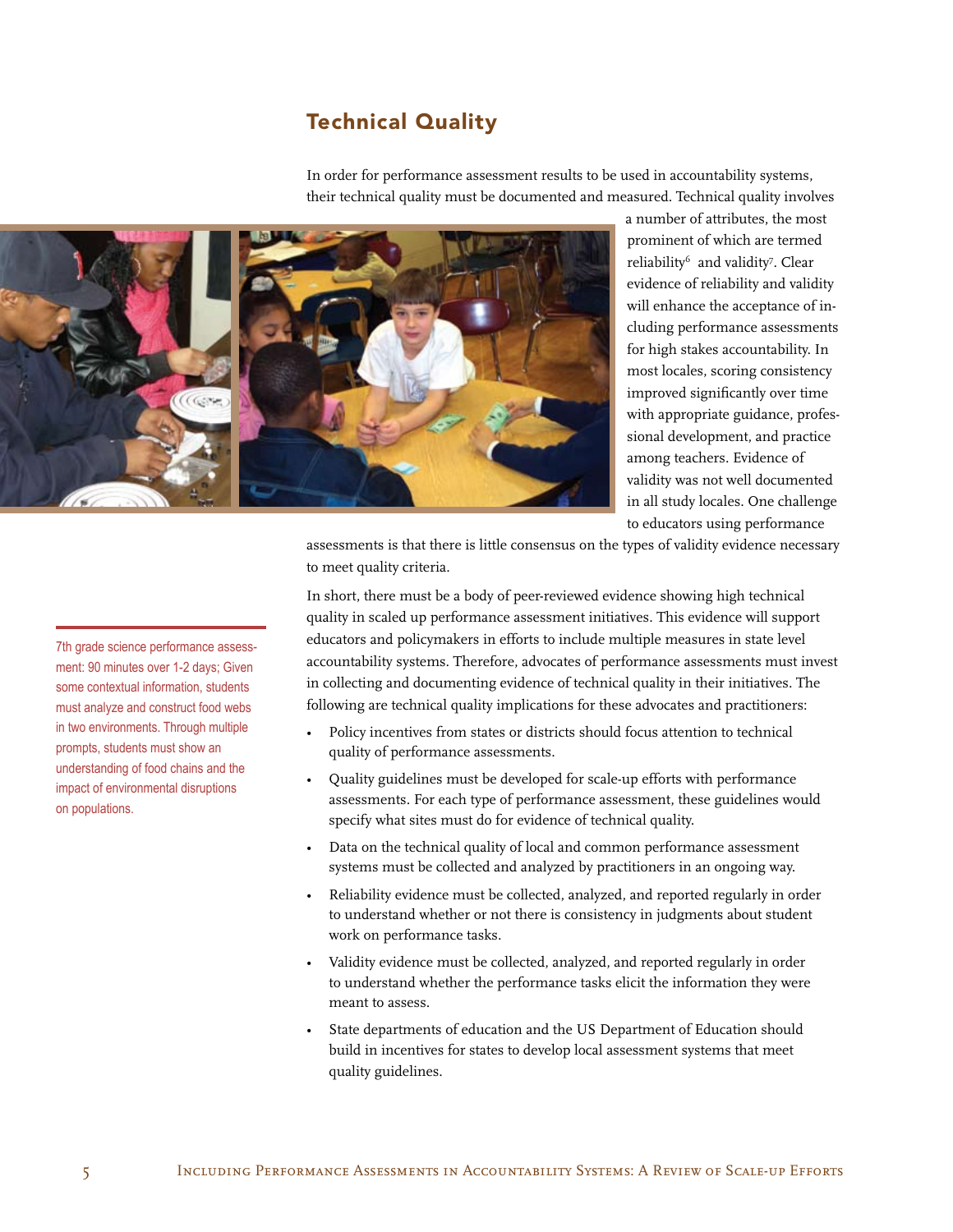# Political Support

Inadequate political support for performance assessments in accountability systems undermined several strong scale-up efforts, even when evidence of technical quality was strong or improving. Vermont, Kentucky, Los Angeles, and Nebraska ended promising initiatives due to lack of political support or active political opposition. In view of the need for political support, we recommend paying close attention to the following conditions:

- Performance assessments in accountability systems should begin on a smaller scale than state-wide, to ensure that technical quality is achieved and documented.
- Experts in assessment and assessment literacy should be a part of the staff at state departments of education, district central offices, and within schools.
- Each state's political leaders and education policy experts should support research that documents the technical quality of its accountability system. In particular, the medium-term benefits to students (through college) and to teachers of using performance assessments at scale must be understood and documented.
- Political and education leaders must consistently articulate the value of using multiple measures in assessing what students know and can do through publicizing and seeking recognition for successful implementation of performance assessment.

In summary, this review found seven locales that have boldly introduced performance assessments, both to inform instruction and to report on student outcomes. In each locale, there were clear benefits to students, teachers, and administrators. The main challenges that educators faced were the technical quality of performance assessments, the cost of necessary professional development for sustainability, and political support. Through their collective experiences summarized in this review, it is clear that we have the knowledge, experience, and capacity to tackle each of the challenges. These cases provide a wealth of information about the possibilities and challenges of performance assessment systems that have already been implemented. We should apply these experiences and lessons towards the next generation of accountability systems.

# Reference

American Educational Research Association, American Psychological Association, & National Council on Measurement in Education (1999). Standards for Educational and Psychological Testing (5th ed.). Washington, DC: American Educational Research Association.

No Child Left Behind Act of 2001: The NCLB Act called for "multiple up-to-date measures of student academic achievement, including measures that assess higher-order thinking skills and understanding…"